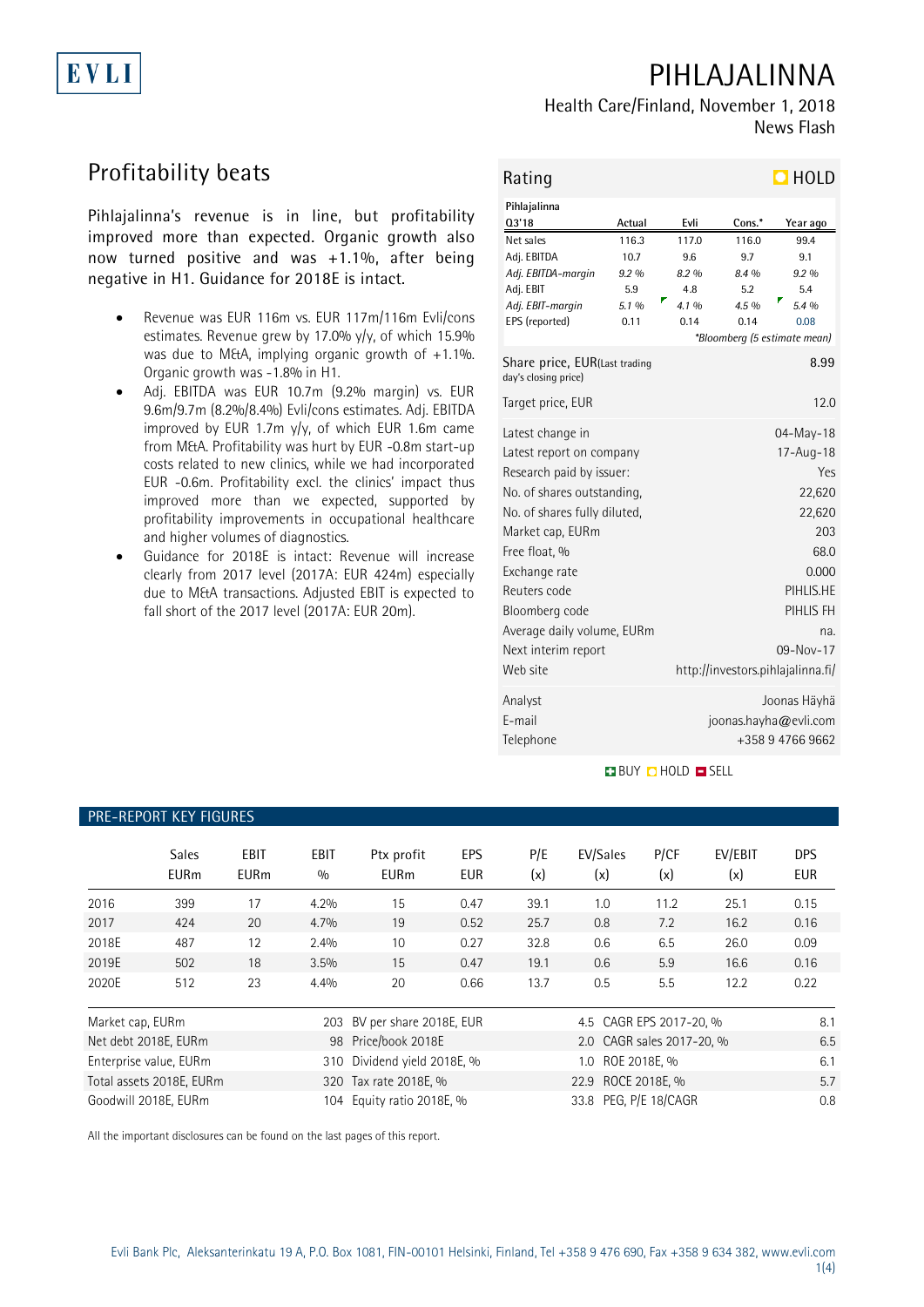## Important Disclosures

Evli Research Partners Plc ("ERP") uses 12-month target prices. Target prices are defined by utilizing analytical techniques based on financial theory including (but not limited to) discounted cash flow analysis and comparative valuation. The selection of valuation methods depends on different circumstances. Target prices may be altered on the basis of new information coming to light in the underlying company or changes in interest rates, changes in foreign exchange rates, other securities prices or market indices or outlook for the aforementioned factors or other factors that may change the conditions of financial markets. Recommendations and changes by analysts are available at https://research.evli.com/JasperAllModels.action?authParam=key;461&tauthParam=x;G3rNagWrtf7K&tauthType=3 Detailed information about the valuation or methodology and the underlying assumptions is accessible via ERP: [http://research.evli.com](http://research.evli.com/) Investment recommendations are defined as follows: Target price compared to share price Recommendation<br>  $\leq -10\%$  SFII  $\langle$  -10 % SELL<br>-10 - (+10) % SELL  $-10 - (+10) \%$  HOL<br>  $> 10 \%$  BUY  $> 10\%$ ERP's investment recommendation of the analyzed company is in general updated 2 – 4 per year. 60% 56% 50% 40% 33% 30% 20% 10% 10%  $0%$ Sell Hold Buy

The graph above shows the distribution of ERP's recommendations of companies under coverage in 16th of April 2018. If recommendation is not given, it is not mentioned here.

### Name(s) of the analyst(s): Häyhä

This research report has been prepared by Evli Research Partners Plc ("ERP" or "Evli Research"). ERP is a subsidiary of Evli Bank Plc. Production of the investment recommendation has been concluded on [17.8.2018, 8:00]. This report has been published on [1.11.2018, 8:40].

None of the analysts contributing to this report, persons under their guardianship or corporations under their control have a position in the shares of the company or related securities.

The date and time for any price of financial instruments mentioned in the recommendation refer to the previous trading day's closing price(s) unless otherwise stated in the report.

Each analyst responsible for the content of this report assures that the expressed views accurately reflect the personal views of each analyst on the covered companies and securities. Each analyst assures that (s)he has not been, nor are or will be, receiving direct or indirect compensation related to the specific recommendations or views contained in this report.

Companies in the Evli Group, affiliates or staff of companies in the Evli Group, may perform services for, solicit business from, hold long or short positions in, or otherwise be interested in the investments (including derivatives) of any company mentioned in the publication or report.

Neither ERP nor any company within the Evli Group have managed or co-managed a public offering of the company's securities during the last 12 months prior to, received compensation for investment banking services from the company during the last 12 months prior to the publication of the research report.

ERP may pursue an assignment from the issuer(s) of the financial instruments mentioned in the recommendation or this report. These assignments may have a limited economic or financial impact on ERP and/or Evli. Under such assignments ERP may perform services including, but not limited to, arranging investor meetings or –events, investor relations communication advisory and production of research material.

ERP has signed an agreement with the issuer of the financial instruments mentioned in the recommendation, which includes production of research reports. This assignment has a limited economic and financial impact on ERP and/or Evli. Under the assignment ERP performs services including, but not limited to, arranging investor meetings or –events, investor relations communication advisory and production of research material.

ERP or another company within the Evli Group does not have an agreement with the company to perform market making services.

For the prevention and avoidance of conflicts of interests with respect to this report, there is an information barrier (Chinese wall) between Investment Research and Corporate Finance units concerning unpublished investment banking services to the company. The remuneration of the analyst(s) is not tied directly or indirectly to investment banking transactions performed by Evli Bank Plc or any company within Evli Group.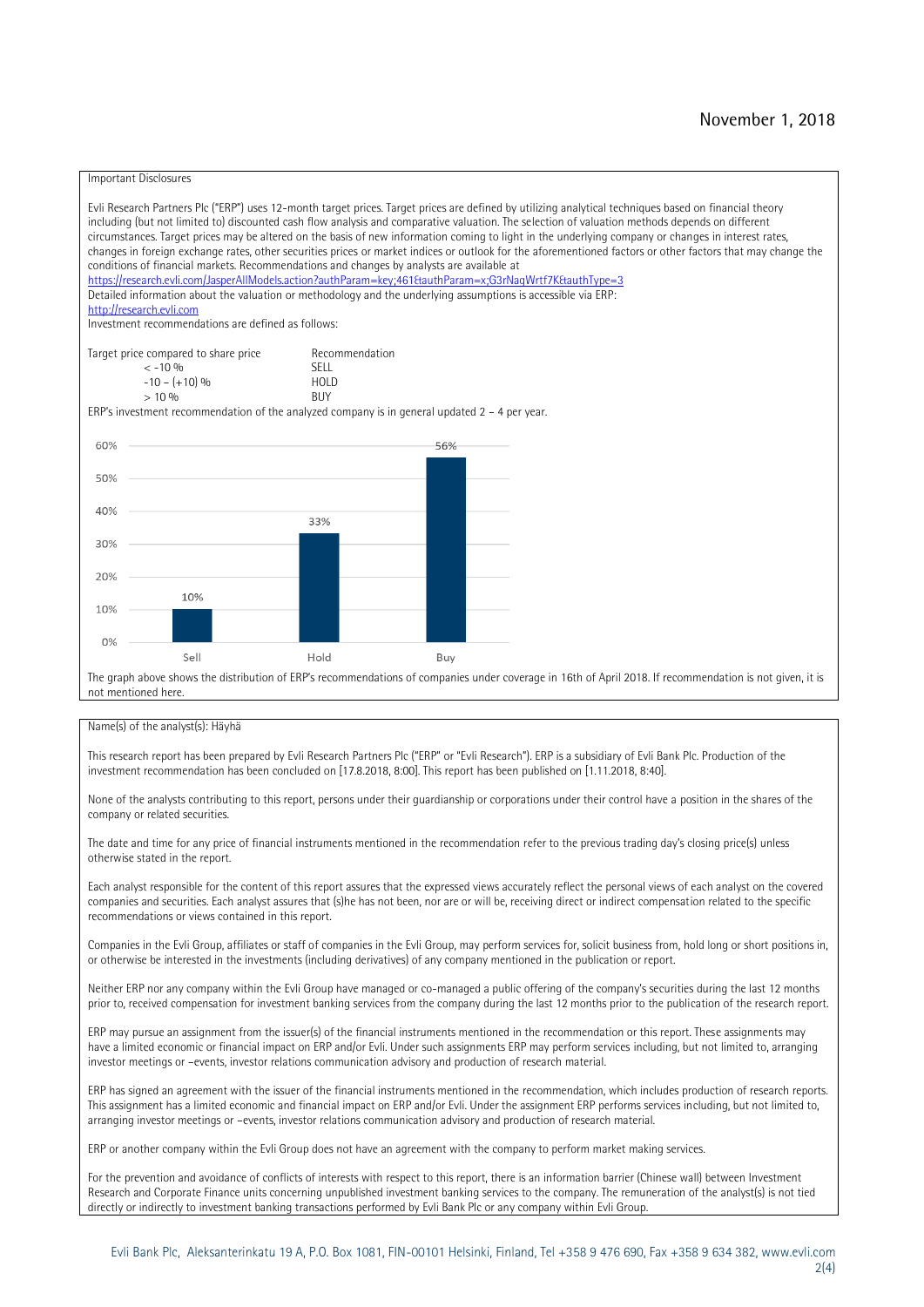This report has not been disclosed to the company prior to its dissemination.

This report is provided and intended for informational purposes only and may not be used or considered under any circumstances as an offer to sell or buy any securities or as advice to trade any securities.

This report is based on sources ERP considers to be correct and reliable. The sources include information providers Reuters and Bloomberg, stock-exchange releases from the companies and other company news, Statistics Finland and articles in newspapers and magazines. However, ERP does not guarantee the materialization, correctness, accuracy or completeness of the information, opinions, estimates or forecasts expressed or implied in the report. In addition, circumstantial changes may have an influence on opinions and estimates presented in this report. The opinions and estimates presented are valid at the moment of their publication and they can be changed without a separate announcement. Neither ERP nor any company within the Evli Group are responsible for amending, correcting or updating any information, opinions or estimates contained in this report. Neither ERP nor any company within the Evli Group will compensate any direct or consequential loss caused by or derived from the use of the information represented in this publication.

All information published in this report is for the original recipient's private and internal use only. ERP reserves all rights to the report. No part of this publication may be reproduced or transmitted in any form or by any means, electronic, mechanical, photocopying, recording or otherwise, or stored in any retrieval system of any nature, without the written permission of ERP.

This report or its copy may not be published or distributed in Australia, Canada, Hong Kong, Japan, New Zealand, Singapore or South Africa. The publication or distribution of this report in certain other jurisdictions may also be restricted by law. Persons into whose possession this report comes are required to inform themselves about and to observe any such restrictions.

Evli Bank Plc is not registered as a broker-dealer with the U. S. Securities and Exchange Commission ("SEC"), and it and its analysts are not subject to SEC rules on securities analysts' certification as to the currency of their views reflected in the research report. Evli Bank is not a member of the Financial Industry Regulatory Authority ("FINRA"). It and its securities analysts are not subject to FINRA's rules on Communications with the Public and Research Analysts and Research Reports and the attendant requirements for fairness, balance and disclosure of potential conflicts of interest. This research report is only being offered in U.S. by Auerbach Grayson & Company, LLC (Auerbach Grayson) to Major U.S. Institutional Investors and is not available to, and should not be used by, any U.S. person or entity that is not a Major U.S. Institutional Investor. Auerbach Grayson is a broker-dealer registered with the U.S. Securities and Exchange Commission and is a member of the FINRA. U.S. entities seeking more information about any of the issuers or securities discussed in this report should contact Auerbach Grayson. The securities of non-U.S. issuers may not be registered with or subject to SEC reporting and other requirements.

ERP is not a supervised entity but its parent company Evli Bank Plc is supervised by the Finnish Financial Supervision Authority.